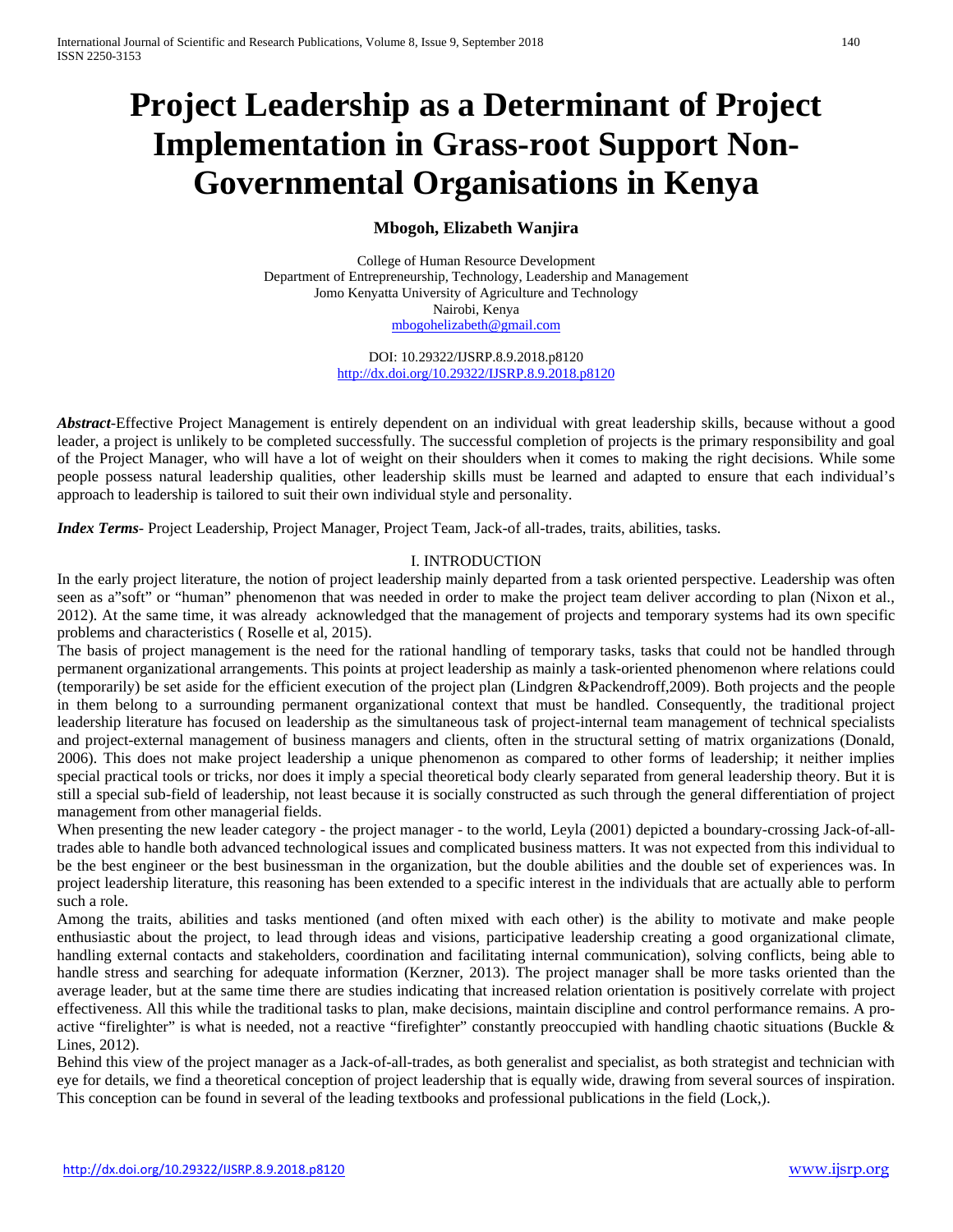## II. METHOD

## **Research Design**

The study used the Cross Sectional Survey research design which collects data to make inferences about a population of interest at one point in time. It is described as snapshot of the populations about which they gather data and they may be repeated periodically. They can be conducted using any mode of data collection.

The target population of this study consisted of 500 employees of Grass-root Support NGOs based in Embu County. The sample was obtained from the Target Population using stratified sampling. The target population was stratified into five strata according to the type of projects they do, namely Education, Health, Microfinance, Agriculture and Nutrition. Simple random method was then used to obtain a 10 % sample of each stratum. A sample size of 50 NGO employees was therefore selected.

The sample size derived from stratification is denoted by  $n = n1 + n2 + n3 + n4 + n5$ ,

where; n= sample size

 $n1 =$ Education NGOs

n2 = Nutrition NGOs

 $n3$  = Health NGOs

 $n4 =$  Agriculture NGOs

n5 = Micro-finance NGOs

Triangulation was used to obtain better quality of data. The data collection tools used were: a questionnaire (which was the main tool), an interview guide and an observation form. Data was analyzed using descriptive statistics and ANOVA.

## **Data Management and Statistical Analysis**

 Quantitative data collected were analyzed by descriptive statistics and presented through tables and in prose. This was attained through frequency distributions, means, percentages, and standard deviations, simple and cross tabulations. Qualitative data was coded into the different factors and sectors, and analysed through Content Analysis. The analysis utilized SPSS version 23 software to facilitate all computations and output for interpretation by the researcher. Descriptive analyses of the study was done and expressed through frequency tables, percentages, charts means and standard deviations. The researcher used a Likert scale ranging from 1 to 5 for analyzing items that were in nominal scale. Inferential statistics was used to test variable relationships in which regression analysis showed how the variables are related while correlation analysis indicated the degree of relationship between the variables. For these tests, ANOVA, t-test and F-test were used. The Ordinary least squares regression analysis was done and interpreted to determine the influence that the independent variables had on the dependent variable; implementation of projects.

## **Statistical Model**

The regression model used is presented in the equation below.  $Y = \beta 0 + \beta 1X1 + \beta 2X2 + \beta 3X3 + \beta 4X4 + \beta 5X5 + e$ 

Where:

Y is the dependent variable

 $\beta$ <sup>0</sup> is the constant term

 $\beta$  [1,...5] is the regression coefficient of the independent variable

 $X[1,...5]$  is the independent variable

 $e$  is the error term.

The study appreciates that there are other factors that may be affecting the implementation of projects in NGOS apart from the variables being investigated. These factors are represented by  $\beta$ . The error term (e) represents "noise" or interference which denotes that there may be a non-linear relationship between the independent and dependent variable.

#### III. RESULTS

The research established that there was a strong relationship  $(R=0.663)$  between predictor variable (project leadership) and the dependent variable (Project Implementation). The adjusted R-Square value is .596. This means that the predictor factor (project leadership) accounts for or explains 60% of the total variance in project implementation. The remaining 40% is explained by other variables which were not considered in this study.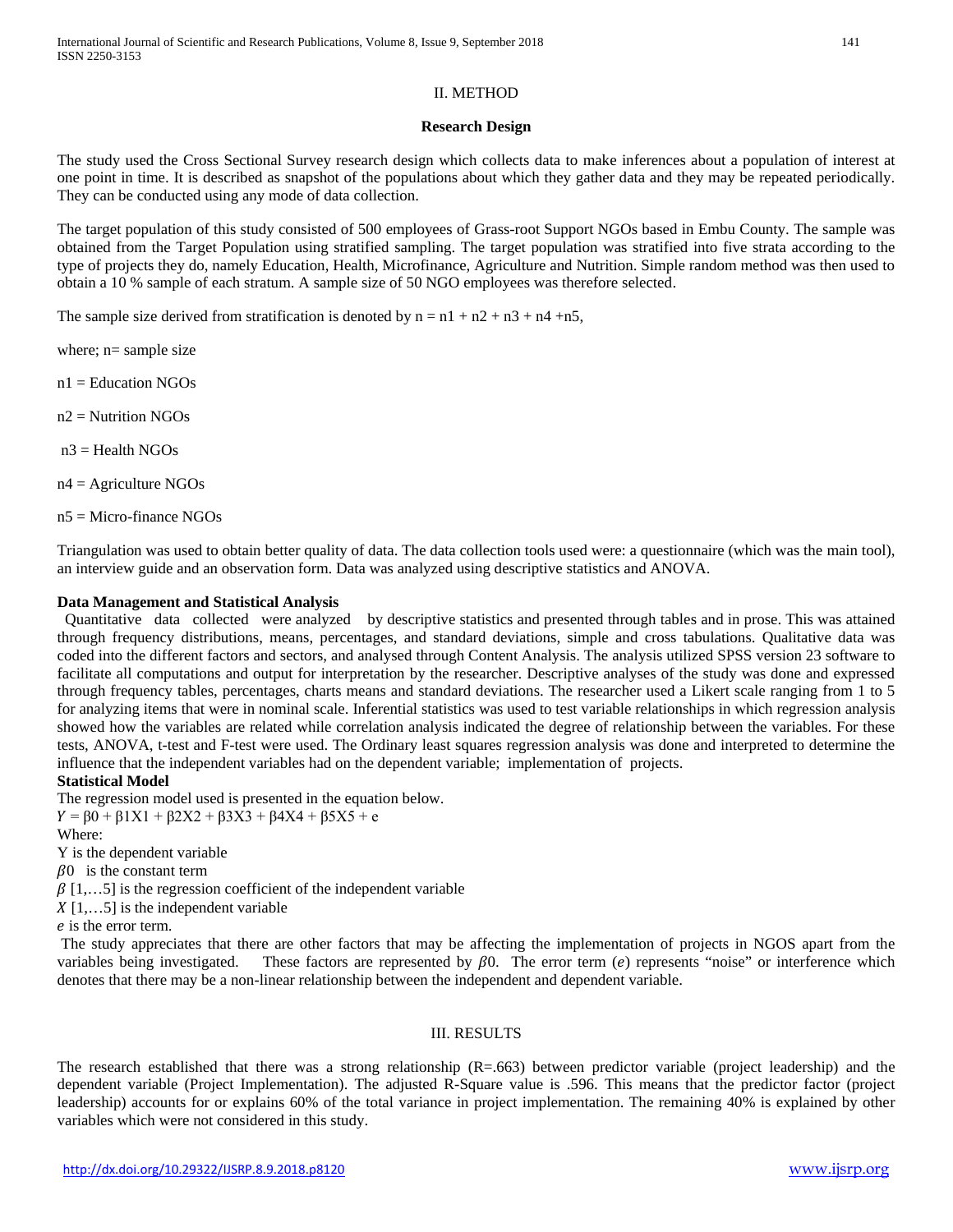| Model | - R            | R Square | Adjusted R Square | Std. Error of the Estimate |
|-------|----------------|----------|-------------------|----------------------------|
|       | $.663^{\circ}$ | .317     | .596              | .632                       |

#### **Table 1: Model Summary for Project Leadership and Project Implementation**

a. Predictors (Constant): Project Leadership

b. Dependent Variable: Project Implementation in Grass root Support NGOs in Kenya

From the ANOVA statistics, the study established that the regression model had a significance level of 3.4% which is an indication that the model is ideal for making future predictions since the value of significance (p-value) is less than 5%. The model derived is therefore fit for the study.

# **Table 2: ANOVA for Project Leadership**

| Model |            | Sum of Squares | df | Mean Square | F     | Sig.              |
|-------|------------|----------------|----|-------------|-------|-------------------|
|       | Regression | 6.301          | h  | 1.050       | 2.625 | .034 <sup>a</sup> |
|       | Residual   | 13.601         | 34 | .400        |       |                   |
|       | Total      | 19.902         | 40 |             |       |                   |

a. Predictors (Constant): Project Leadership

b. Dependent Variable: Project Implementation in Grass root Support NGOs in Kenya

From the findings in the table above, t=.579 imply that project leadership style influences project implementation by Grassroot Support NGOs in Kenya. However, significance level being .026 which is less than 0.05 shows that the study was statistically significant. It was therefore concluded that project leadership style has a significant effect on project implementation.

The findings on the extent of accessibility of project leader for consultation of project issues yielded  $t=0.554$  implying that the factor influences project implementation significantly. Consequently,  $p=$ .043shows that the effect is statistically significant.

The extent of accountability of project leadership for training resulted in t=.363 implying a big degree of influence as well. This was made statistically significant by p=.019.

The findings on extent of accountability of project leadership for effective project communications' influence in project implementation resulted in  $t = .908$  showing a very large influence of the factor in project implementation. A p value of .370 was consequently reported meaning the effect was statistically significant.

The extent of accountability of project leadership for organizational resources was also a factor that proved to be of significant influence on project implementation with t=2.427 and p= .021. This proves the extent of influence to be statistically significant for the study.

Finally, Extent of accountability of project leadership for organizational culture was a factor that was of great influence in project implementation with  $t=1.416$  and  $p=.046$  showing significance statistically.

The findings of this study are in tandem with Aosa, (1992) who in his study concluded that management was the key factor that influenced strategic plans formulation and implementation.

#### **Table 3: Coefficients for Project Leadership**

|       | Unstandardized<br>Coefficients |                 | Standardized<br>Coefficients |   |      |
|-------|--------------------------------|-----------------|------------------------------|---|------|
| Model | <sup>B</sup>                   | Std. Error Beta |                              | t | Sig. |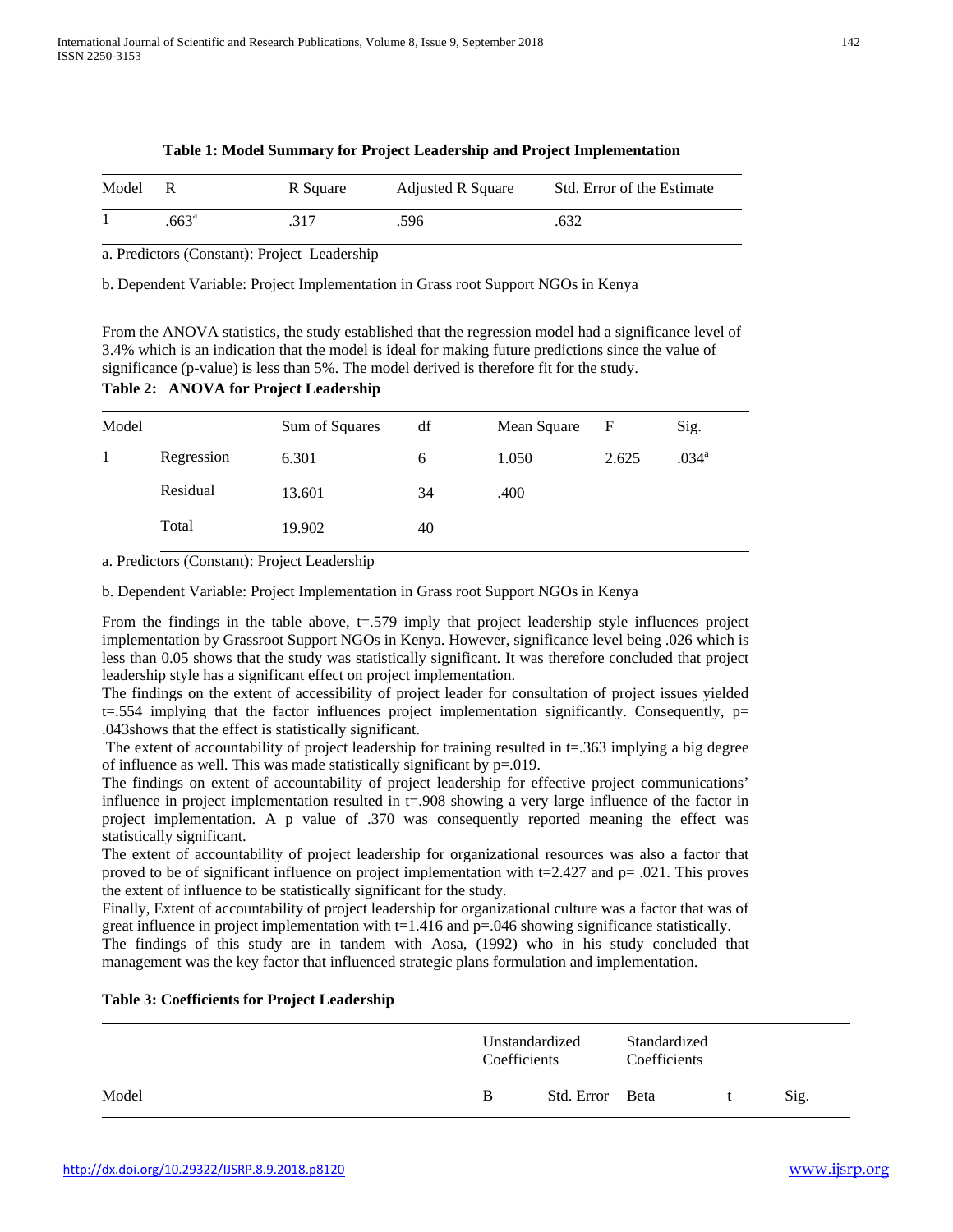| 1 | (Constant)                                                                                 | .901    | .429 |         | 2.099 | .043 |
|---|--------------------------------------------------------------------------------------------|---------|------|---------|-------|------|
|   | Most effective project leadership style for<br>implementation in respondent's organization | $-.071$ | .123 | $-.091$ | .579  | .026 |
|   | Extent of accessibility of project leader for<br>consultation on project issues            | .099    | .178 | .103    | .554  | .043 |
|   | Extent of accountability of project leadership for<br>training                             | .063    | .173 | .061    | .363  | .019 |
|   | Extent of accountability of project leadership for<br>effective project communication      | $-.193$ | .212 | .191    | .908  | .070 |
|   | Extent of accountability of project leadership for<br>organizational resources             | .496    | .204 | .466    | 2.427 | .021 |
|   | Extent of accountability of project leadership for<br>organizational culture               | .218    | .154 | .235    | 1.416 | .046 |

a. Dependent Variable: Project Implementation in grass root Support NGOs in Kenya

The stated hypothesis in this study was;

H1: Project Leadership has a positive significant effect on project implementation in NGOs in Grassroot Support Kenya.

All other predictor variables were significant with p<0.05 except Extent of accountability of project leadership for effective project communication. Therefore, accept the hypothesis in this predictor variable (project leadership).

The regression equation from this output was:

Y=.901X1-.071X2+.099X3+.063X4-.193X5+.496X6+.219X7

#### IV. DISCUSSION

The research through statistical calculations established that there was a strong positive relationship between the two variables, i.e. independent variable (project leadership) and the dependent variable (Project Implementation). Grassroots Support NGOs in Kenya were found to portray aspects of leadership in many of their projects to prove that the success of the projects they had undertaken could be attributed to their leadership. Team leadership of project teams was evident and documented in many grass root NGOs. Findings from the field indicated that NGOs with successful implementation of projects treated project leadership seriously. The importance of project leadership was also emphasized by the adjusted R-Square value which showed that project leadership accounts for a large percentage of the total variance in project implementation.

The findings also implied that project leadership style influenced project implementation by Grassroots NGOs in Kenya justifying the conclusion that project leadership style has a significant effect on project implementation by grass root NGOs in Kenya.

Accessibility of project leader for consultation of project issues was also found to influence project implementation significantly, just like extent of accountability of project leadership for training implied a big degree of influence as well.

Accountability of project leadership for effective project communications' influence in project implementation showed a very large influence of the factor in project implementation. The extent of accountability of project leadership for organizational resources was also a factor that proved to be of significant influence on project implementation.

Finally, Extent of accountability of project leadership for organizational culture was a factor that was of great influence in project implementation. The findings of this study are in tandem with Leting (2001) who conducted a case study on major factors that affect project management locally. He concluded that inexperienced project managers (project leadership), poor communication, poor monitoring and control systems negatively affected the project management efficiency.